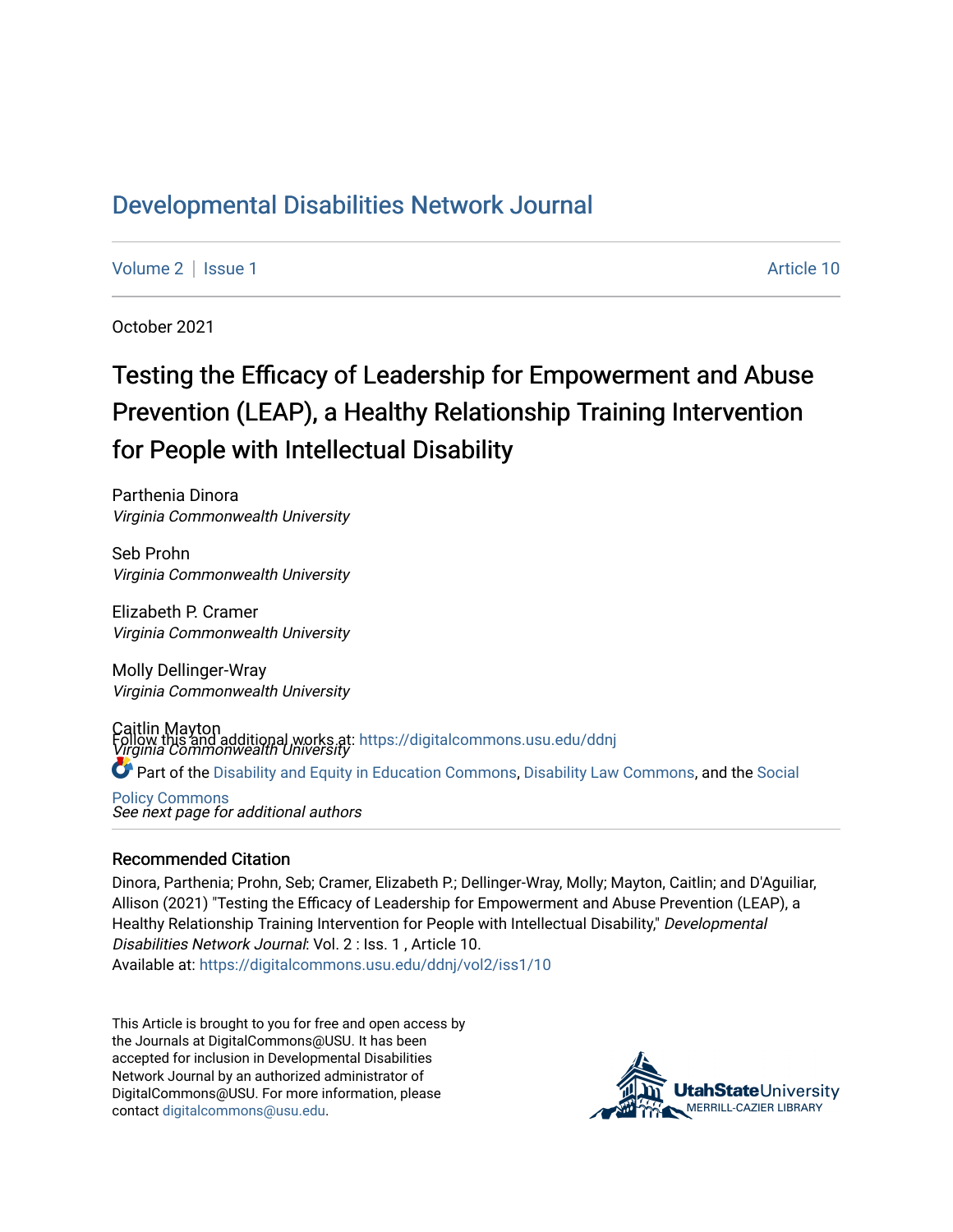## Testing the Efficacy of Leadership for Empowerment and Abuse Prevention (LEAP), a Healthy Relationship Training Intervention for People with Intellectual **Disability**

## Cover Page Footnote

Preparation of this article was supported in part by a grant from the Department of Justice, Office of Violence Against Woman (2017-X1144-VA-SI).

#### Authors

Parthenia Dinora, Seb Prohn, Elizabeth P. Cramer, Molly Dellinger-Wray, Caitlin Mayton, and Allison D'Aguiliar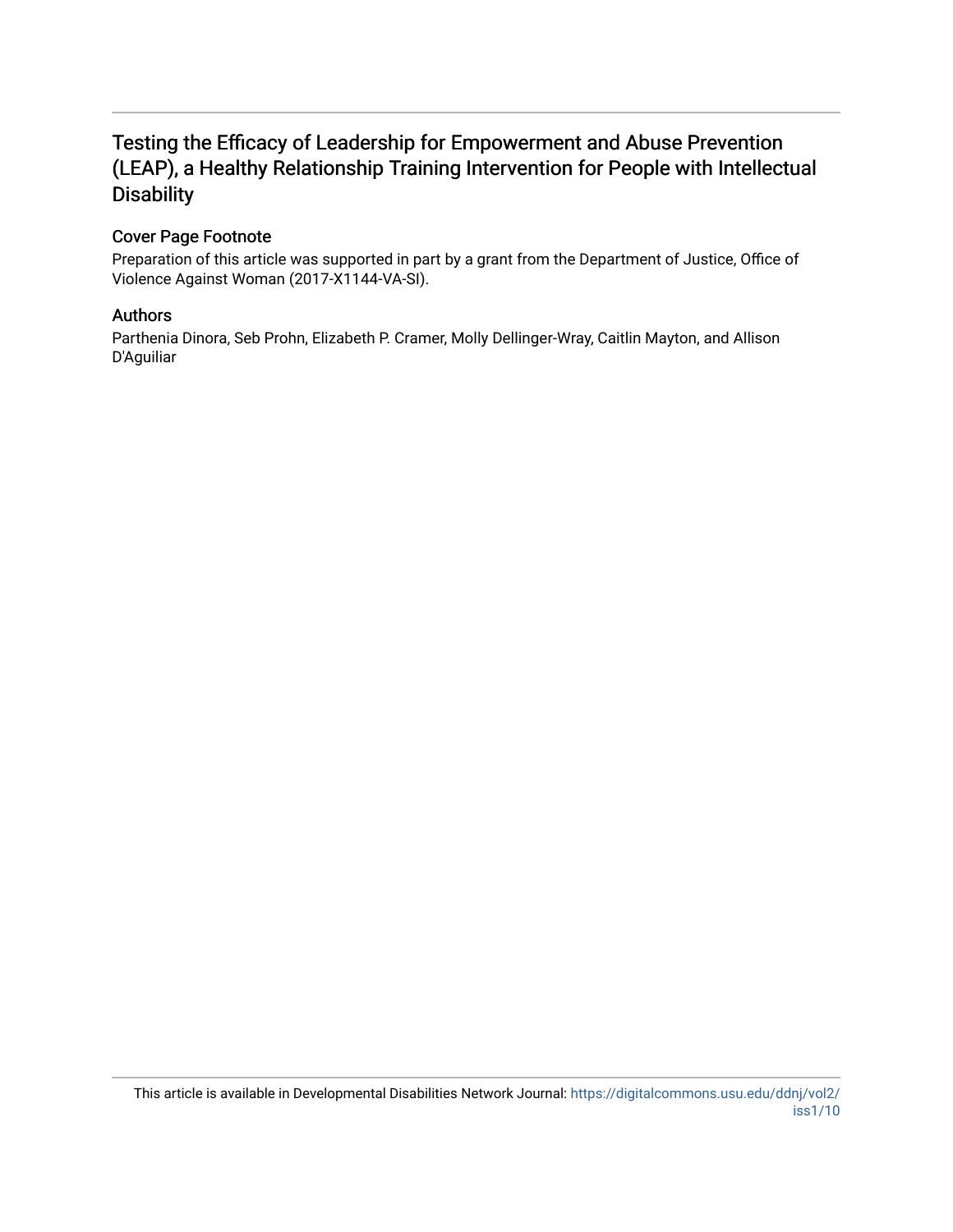# **Testing the Efficacy of Leadership for Empowerment and Abuse Prevention (LEAP), a Healthy Relationship Training Intervention for People with Intellectual Disability**

Parthenia Dinora,<sup>1</sup> Seb Prohn,<sup>1</sup> Elizabeth P. Cramer,<sup>1</sup> Molly Dellinger-Wray,<sup>1</sup> Caitlin Mayton,<sup>1</sup> & Allison D'Aguilar2

1Virginia Commonwealth University, Richmond, VA.

<sup>2</sup>Virginia Institute for Psychiatric and Behavioral Genetics, Richmond, VA.

#### **Abstract**

*Leadership for Empowerment and Abuse Prevention (LEAP) is an abuse prevention intervention for people with intellectual disability. The purpose of this research was to evaluate the intervention's efficacy. Findings indicated no significant differences in scenario identification questions depicting acceptable or concerning situations. However, statistically significant improvements were noted in participants' depth of understanding, including their ability to correctly describe why a scenario was abusive or exploitative and what to do next when confronted with unhealthy situations. Limitations and implications for practice are discussed.*

## **Plain Language Summary**

*LEAP is a training program for people to help them have good relationships. We did research to see if LEAP helped people who came to training better tell the difference between good and bad relationships and what to do if they are in a bad relationship. We found that people did not get better at pointing out good and bad relationships, but they did get better at telling why a relationship was good or bad and what to do next if in a bad situation.*

#### **Background**

The risk of abuse against people with disabilities, particularly people with intellectual disability (ID), has been well documented in the literature (Curtiss & Kammes, 2020; Harrell, 2012; K. Hughes et al., 2012). Abuse of people with ID often begins in childhood and continues throughout the lifespan (Catani & Sossalla, 2015). In a systematic review, Byrne (2018) cited

<span id="page-2-0"></span>Preparation of this article was supported in part by a grant from the Department of Justice, Office of Violence Against Woman (2017-X1144-VA-SI)

<sup>a</sup> Correspondence concerning this article should be addressed to Parthenia Dinora, Partnership for People with Disabilities, Virginia Commonwealth University, 700 East Franklin Street, Richmond, VA 23284. E-mail[: padinora@vcu.edu](mailto:padinora@vcu.edu)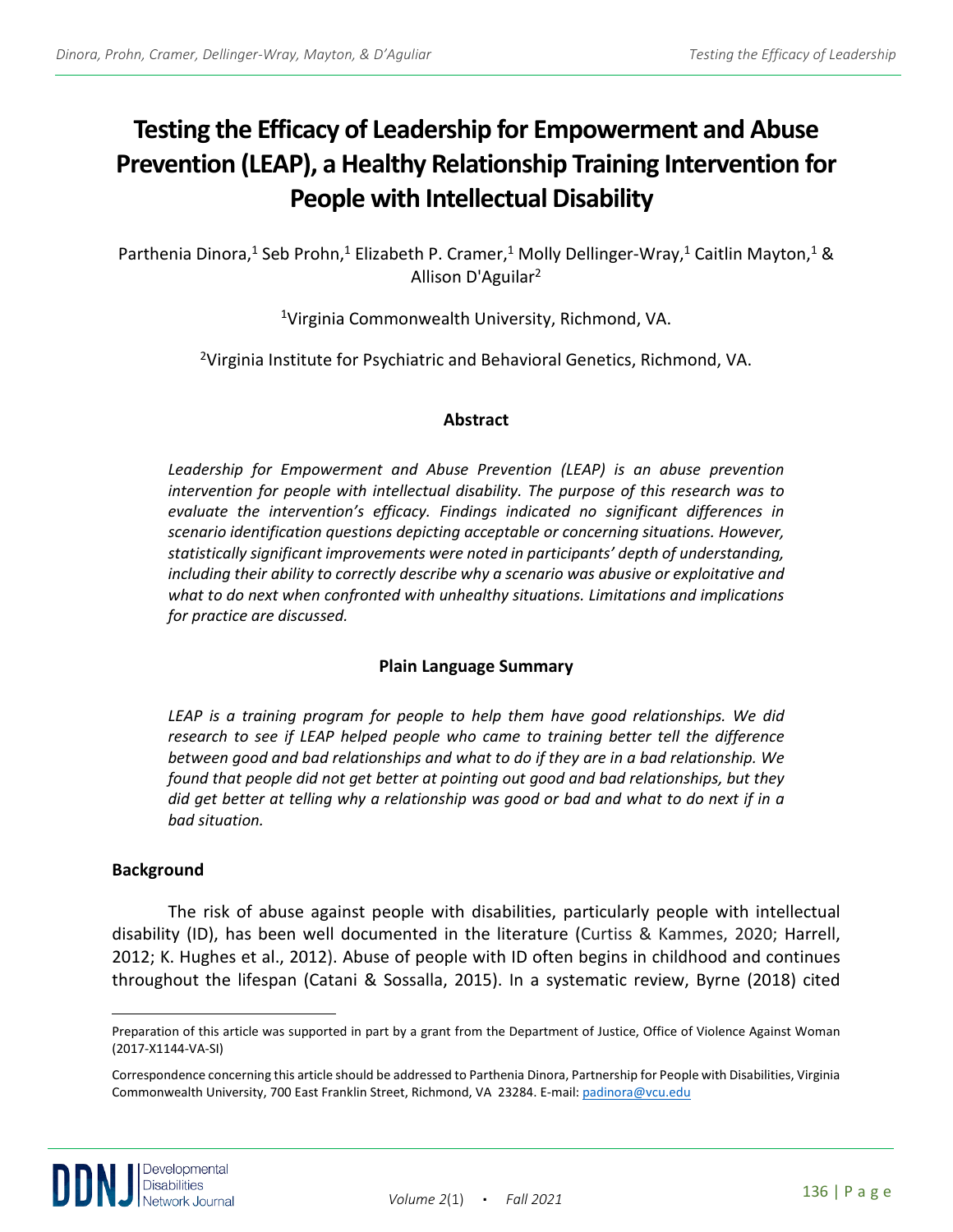abuse prevalence rates ranging from 14% to 32% for children and 7% to 34% for adults with ID.

Compared to people without disabilities and other disability groups, people with ID are at an increased risk of targeted violence and are more likely to experience abuse, neglect, and exploitation (Beadle-Brown et al., 2010; Office of Justice Programs, 2018; Smith et al., 2017). The majority of abuse perpetrators are known by and may be familiar to the person with ID and can include parents, intimate partners, extended family members, teachers, transportation drivers, and paid service providers (Harrell, 2017; Stevens, 2012). Victims with disabilities do not always seek help, but when they do, they often face barriers including, inaccessible structures, programs, and service providers who are unequipped to work effectively with them and provide care (Malley, 2020; National Child Traumatic Stress Network [NCTSN], 2016). As a high-risk population that has been underserved in their communities, adults with ID would benefit from abuse prevention programming that is empirically validated and targeted to their specific needs (Bowen & Swift, 2019; Eastgate et al., 2011; Hickson & Khemka, 2016).

## **Evidence-Based Abuse Prevention Programs for People with Intellectual Disabilities**

Over the past 15 years, there has been an increase in abuse prevention programs for people with ID with varying formats and types of evaluation. Systematic and scoping literature reviews of studies of abuse prevention programs for adults with ID show, however, that the majority of the programs focus on women with mild to moderate ID (Araten-Bergman & Bigby, 2020; Doughty & Kane, 2010; Lund, 2011; Mikton et al., 2014). Most programs are based on a theoretical framework, such as the social-ecological model, and incorporate skill development to increase participants' ability to respond to abuse. These programs are characterized by verbal and textual learning methods and utilize cognitive, behavioral, or psychoeducational-based curricula. Many of the curricula address physical, sexual, and emotional abuse in addition to intimate partner, familial, and non-familial abuse. Most of the training sessions are held in person and led by trainers who do not identify as having a disability. Few programs involved people with disabilities, including those with ID, in their development. The literature generally lacks information on how programs are tailored to participants' needs. For example, how participants communicate, their support needs, and how curriculum components are adapted to the learning styles of participants. Additionally, participants' sociodemographics are largely missing except for ID category (mild, moderate, severe) and gender (Araten-Bergman & Bigby, 2020; Doughty & Kane, 2010; Lund, 2011; Mikton et al., 2014).

The evaluation designs in the literature cited above include satisfaction surveys, pre-post evaluations, and randomized control trials. The majority of the reviewed studies utilized a prepost research design, and most did not include a qualitative component. Participant outcomes were typically assessed using self-reported questionnaires, and specific measures varied across studies. Most of the studies did not use a measure of incidents or frequency of abuse, and our review of previous studies indicated that only a few of the programs included implementation fidelity protocols (Hickson et al., 2015; R. B. Hughes et al., 2020; Ward et al., 2012). Efforts to empirically validate abuse prevention programs for adults with ID pose difficulty because of the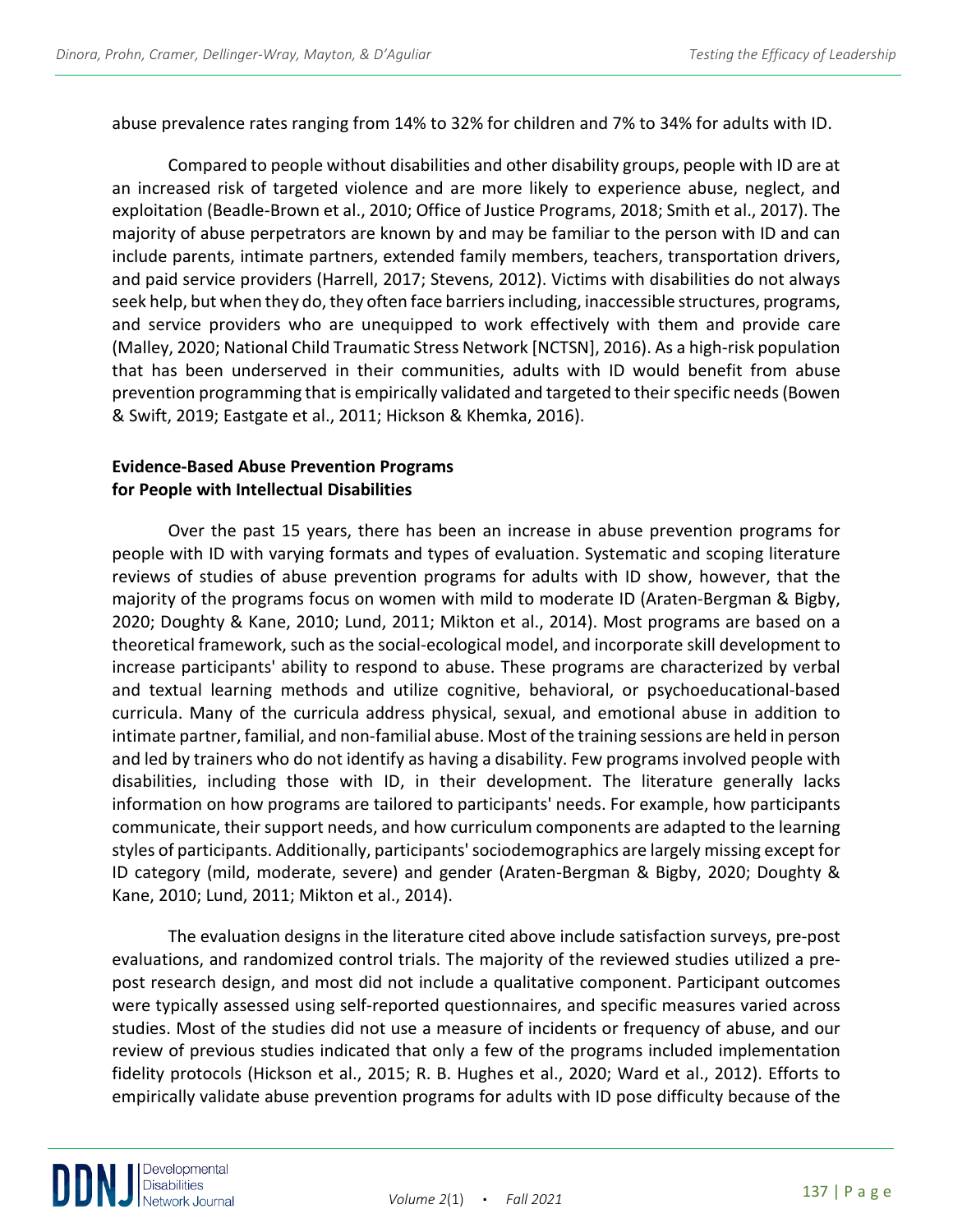heterogeneity of the study population and challenges with the development of instrumentation and study processes that meet the comprehension needs of people with ID and allow for their full participation in research (Dryden et al., 2017; Kidney & McDonald, 2014). The small number of rigorously evaluated programs, along with the variation in outcomes measured across studies, has made it challenging to establish best practices in abuse prevention programming for this population (Araten-Bergman & Bigby, 2020; Doughty & Kane, 2010; Fisher et al., 2016; Mikton et al., 2014).

Within the body of literature on abuse prevention programs for people with ID, studies are lacking in several ways. Few programs are led or co-led by people with disabilities or include men. Also, little appears in the literature about program implementation fidelity or curricula that incorporate multimodal teaching strategies. Finally, many existing programs do not address varying support needs, especially within the context of research processes and instrumentation. To address some of the limitations of existing programs and research designs, and to best meet the needs of people with ID in our locale, the authors developed, implemented, and evaluated Leadership for Empowerment and Abuse Prevention (LEAP), an abuse prevention program for people with mild, moderate, and severe ID. LEAP utilizes multimodal teaching and learning strategies, including adaptations for people who communicate through nonverbal means and is co-led by people with disabilities. The evaluation design incorporates video-based assessments to address the limitations of text-based questionnaires and includes an implementation fidelity process and measure.

## **Theoretical Framework for LEAP**

This research aimed to test the efficacy of LEAP, an abuse prevention educational intervention for people with ID. The development of LEAP was informed by Social Cognitive Theory (SCT; Bandura, 1986, 1997). SCT describes how people acquire and maintain certain behavioral patterns and asserts that behavioral change depends on the interplay among the environment (i.e., the external world), people (i.e., beliefs, ideas, and feelings), and behavior (i.e., how people act). Figure 1 illustrates the SCT conceptual framework and its application to LEAP.

 According to SCT, people acquire skills and new behaviors by acting them out, being reinforced for their actions, and observing others. These direct and observed experiences influence behavior through expectations they create, including expectations about the ability to perform the behavior successfully and the consequences of the behavior (Bandura, 1986, 1997).

With SCT in mind, the LEAP intervention relies on vignette scenarios, role-playing, and group exercises for instruction. Participants learn by observing and discussing modeled behavior. LEAP is designed to strengthen participants' self-efficacy and self-confidence and is reinforced by a repeated empowerment statement.

The curriculum's theory of change (Figure 2) is focused on learning to differentiate between "healthy" and "unhealthy" relationships/situations, knowing how unhealthy relationships may lead to abuse, and how to respond when in an unhealthy relationship/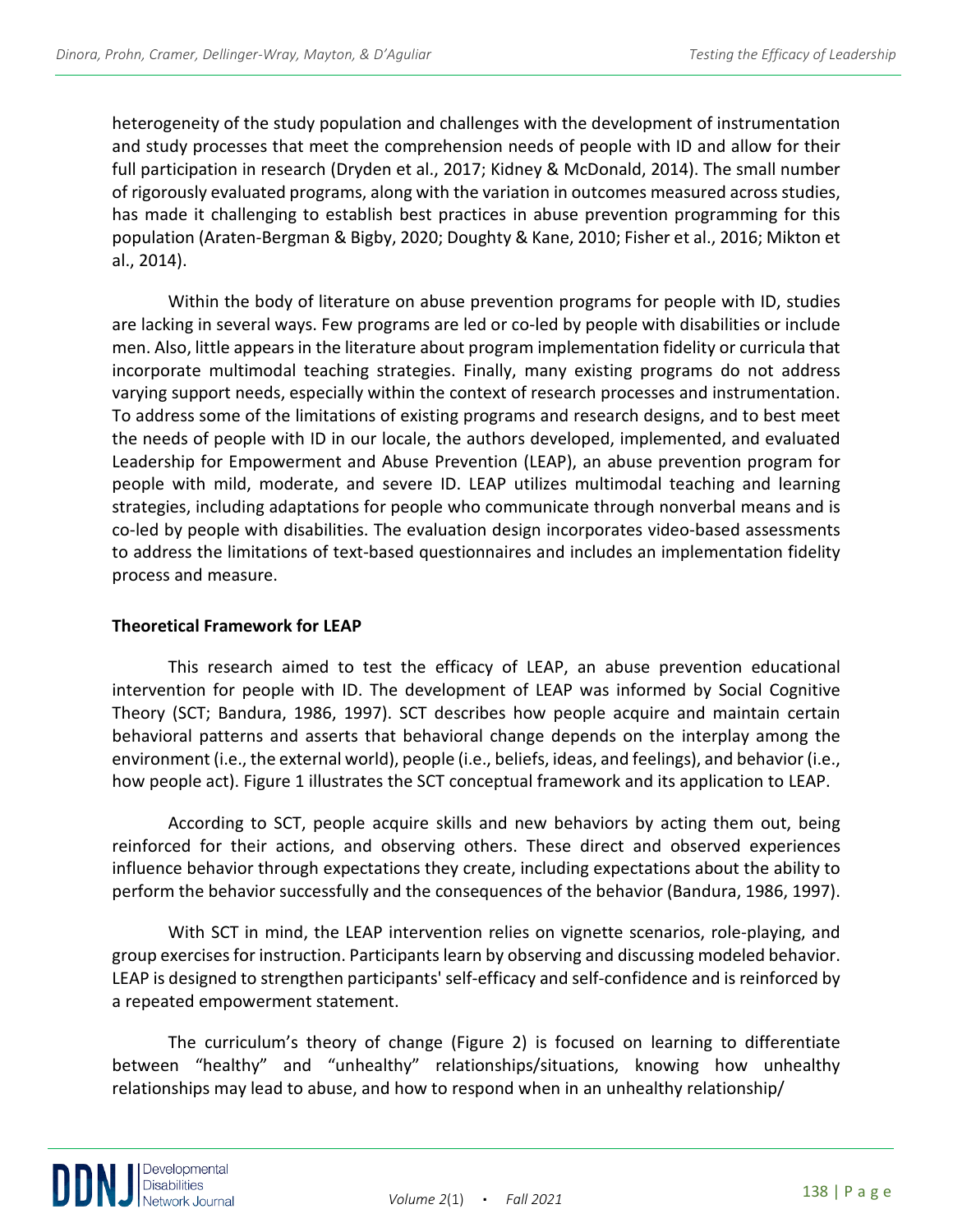## **Figure 1**



situation. Accordingly, the curriculum targets a person's knowledge, feelings, and beliefs to influence behavioral outcomes.

## **LEAP Research Questions**

Although awareness, prevention, and intervention programs have been developed to address the risks that people with ID face, there continues to be a need for quality research to demonstrate meaningful participant outcomes (Hughes et al., 2020; Mikton et al., 2014). Our research study addressed this gap by testing the efficacy of the LEAP healthy relationship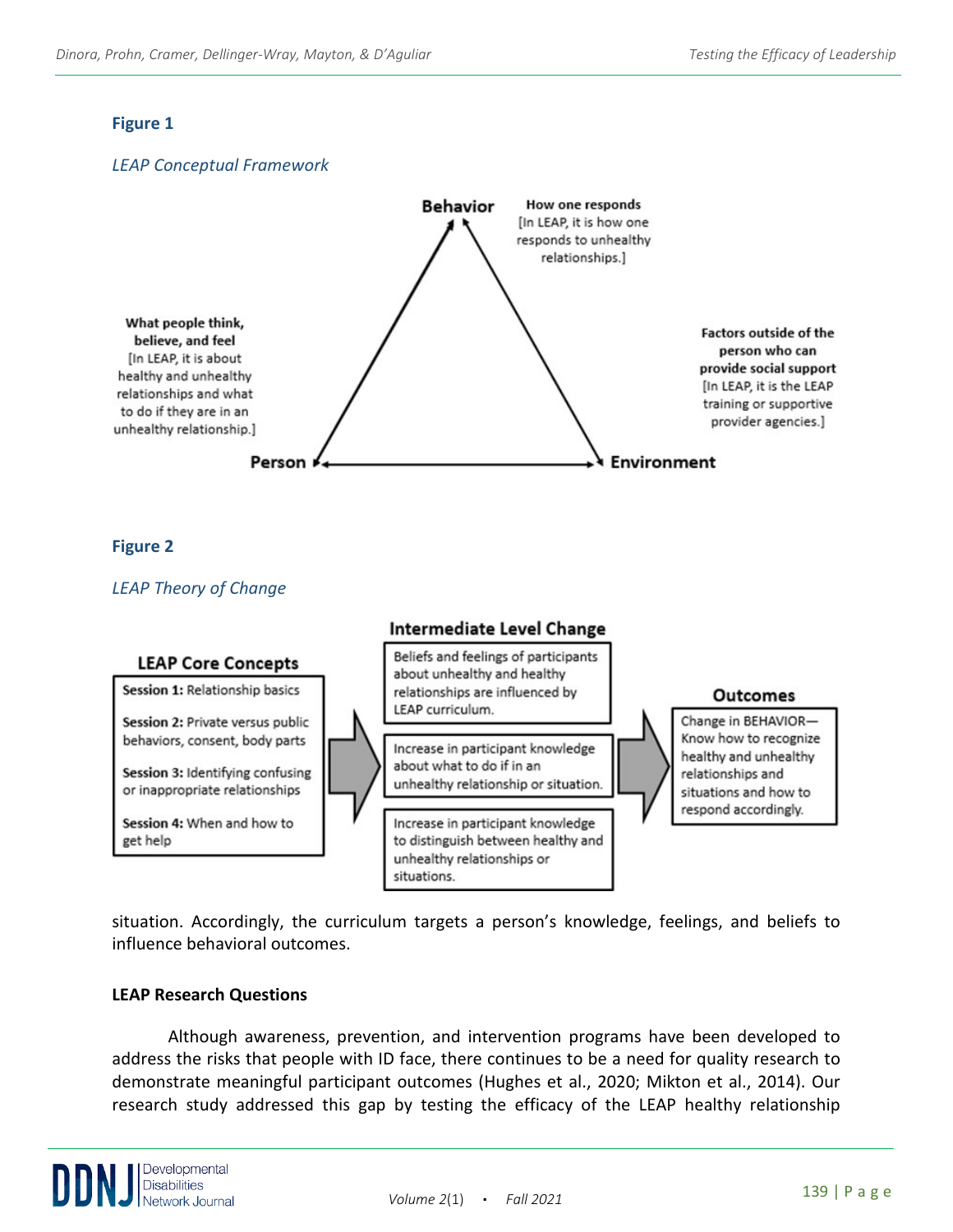intervention for people with ID. Research questions included the following.

- 1. Do LEAP participants increase their knowledge about healthy and unhealthy relationships after completion of the intervention?
- 2. Do LEAP participants better (a) distinguish between healthy and unhealthy relationships, (b) explain why they made their determination, and (c) identify a next step if the relationship is unhealthy after the completion of the intervention?

## **Method**

All methods were reviewed and approved by the supporting university's Institutional Review Board.

#### **Setting and Recruitment**

This study used primarily quantitative methods to determine the effectiveness of the LEAP intervention using availability (purposive) sampling procedures. Research participants were recruited from 15 residential and community-based disability agencies providing day support and employment services to adults with ID in one Mid-Atlantic state. Participants in the study included adults diagnosed with ID who regularly attended the agency, were interested in participating in the LEAP intervention, and completed the consent process. Participating agencies agreed to provide space for the consent process, pretest and posttest, and four 90-minute weekly LEAP sessions. Eligibility for the LEAP study included the following criteria for participants: (1) must be between the ages 18-65 years; (2) identified as having an ID by a service provider, legal guardian, or family member; (3) ability to demonstrate an understanding of the study description and risks; and (4) ability to provide informed assent or consent. Consent and assent for research were secured from participants and legal guardians, as required.

## **Participants**

All 109 LEAP participants were recruited from organizations and providersthat specialized in serving people with ID. A representative from these organizations used administrative records to report the personal characteristics of study participants. Sample characteristics, including age, gender, race, level of ID, guardianship, and residence type, are reported in Table 1.

Participants' age ranged from 18 years to 65 years. Slightly more than half of the sample were women, and most were either African American (46%) or White (44%). Two-thirds of participants did not have legal guardians. More than half lived at home with a parent or relative, and 30% lived in a group home.

Several administrative records on program participants contained incomplete information. As a result, 22% of the sample had an unspecified level of ID. Most participants had a "mild" ID label, an additional 30% had a "moderate" label. Only three participants were described as having "severe" ID.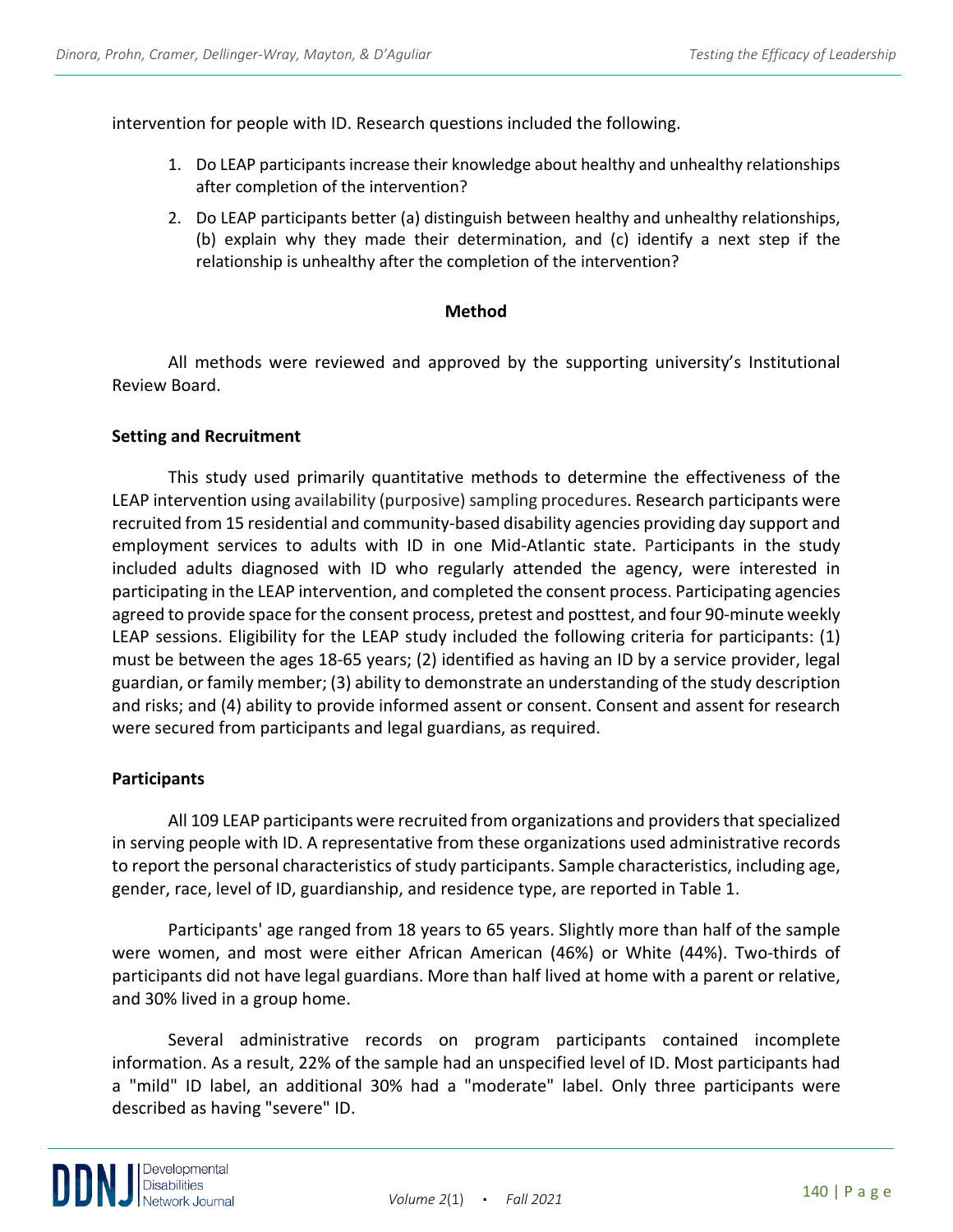## **Table 1**

#### *Demographics of LEAP Sample (N = 109)*

| Characteristic                   | M    | SD   | $\boldsymbol{N}$ | %    |
|----------------------------------|------|------|------------------|------|
| Age                              | 34.3 | 13.5 |                  |      |
| Gender                           |      |      |                  |      |
| Female                           |      |      | 56               | 51.4 |
| Male                             |      |      | 52               | 47.7 |
| Missing                          |      |      | $\mathbf{1}$     | 0.9  |
| Race                             |      |      |                  |      |
| African-American                 |      |      | 32               | 45.7 |
| Asian                            |      |      | 3                | 2.8  |
| Hispanic                         |      |      | $\mathbf{1}$     | 0.9  |
| White                            |      |      | 31               | 44.3 |
| Two or more races                |      |      | 5                | 4.6  |
| Missing                          |      |      | 3                | 2.8  |
| Level of intellectual disability |      |      |                  |      |
| Mild                             |      |      | 49               | 45   |
| Moderate                         |      |      | 33               | 30.3 |
| Severe                           |      |      | 3                | 2.8  |
| Unspecified                      |      |      | 24               | 22   |
| Have guardian                    |      |      |                  |      |
| Yes                              |      |      | 35               | 32.1 |
| <b>No</b>                        |      |      | 74               | 67.9 |
| Residence type                   |      |      |                  |      |
| Independent home or apt.         |      |      | 9                | 8.3  |
| Parent or relative's home        |      |      | 57               | 52.3 |
| Host/sponsored home              |      |      | 8                | 7.3  |
| Agency 1-2 residents             |      |      | $\overline{2}$   | 1.8  |
| Agency 3-6 residents             |      |      | 29               | 26.6 |
| Agency 7-12                      |      |      | 4                | 3.7  |

#### **LEAP Intervention**

The LEAP intervention is four sessions that are approximately  $1\frac{1}{2}$  hours each. The curriculum focuses on teaching key concepts of healthy relationships, a widely accepted primary intervention for abuse prevention (Centers for Disease Control and Prevention [CDC], 2018; Foshee et al., 2004; Ward et al., 2013; Wolfe et al., 2009). It was developed by a team of adults with disabilities, family members, disability support providers, and professionals from health, domestic violence, child advocacy, and social services.

LEAP provides introductory information and supports taking action to identify and avoid potentially unhealthy relationships. Each session reinforces the concepts taught in the previous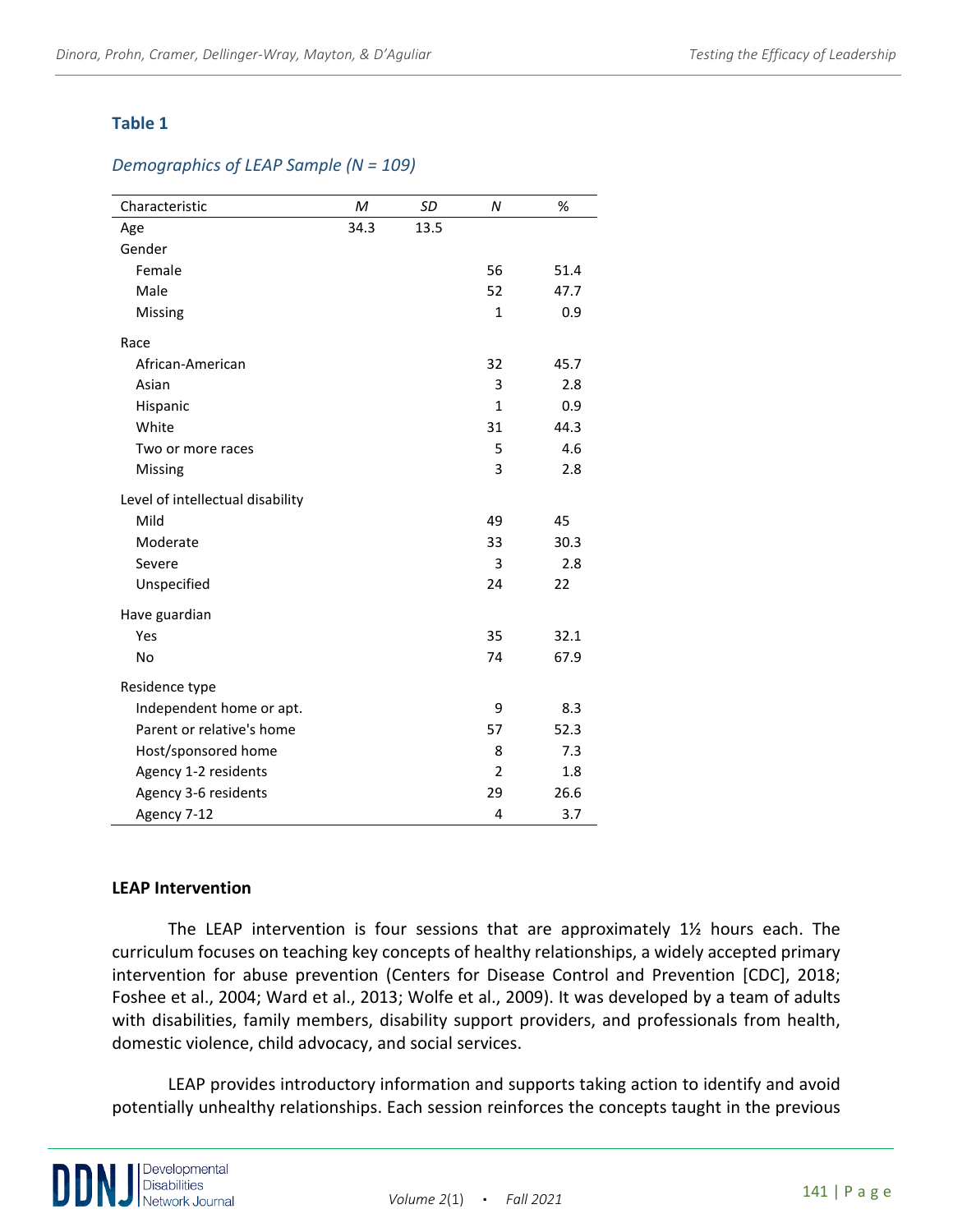session and reiterates an empowering statement, "I am strong. My feelings are important. I deserve to feel safe. I deserve respect." Table 2 outlines each LEAP training session and the key concepts discussed during the sessions. The multimodal curriculum uses different teaching strategies outlined in Universal Design for Learning, such as visual, auditory, kinesthetic, and tactile, along with behaviorally based instructional approaches including prompting, rehearsal, reinforcement, and role-plays (CAST, 2015; Parsons et al., 2012; Rapp, 2014). The LEAP intervention also reinforces ideas and concepts through consistent repetition, which has been shown to increase comprehension for people with ID (Archer & Hughes, 2010).

## **Table 2**

| Sessions                                                                 | Summary of session content                                                                                                                                                                                                                                                                                                                                                                                                                                                                                                                             |  |  |  |  |
|--------------------------------------------------------------------------|--------------------------------------------------------------------------------------------------------------------------------------------------------------------------------------------------------------------------------------------------------------------------------------------------------------------------------------------------------------------------------------------------------------------------------------------------------------------------------------------------------------------------------------------------------|--|--|--|--|
| Session 1: Relationship<br>basics                                        | • What it means to deserve something, the meaning of respect, internal and<br>external strength<br>• The meaning of trust and how it relates to the relationships each person<br>has/encounters - using a map to show levels of relationships<br>• The different relationships in the participant's world – very good friends,<br>trusted family members, friends, paid staff, acquaintances, strangers, love<br>interests, and those who people no longer wish to have in their lives<br>• Exploration of the question: "Are all staff your friends?" |  |  |  |  |
| Session 2: Private versus<br>public behaviors, consent,<br>body parts    | • Reinforcement of the key concepts from session one<br>• Characteristics of healthy, unhealthy, or confusing relationships<br>• Correct names for private body parts and why it is necessary to use them<br>• Rules surrounding consent and the meaning behind "saying yes, saying no, or<br>saying nothing"<br>• Experiential activities to model the complexities of consent and practice<br>different ways to deny consent.                                                                                                                        |  |  |  |  |
| Session<br>3: Identifying<br>confusing<br>inappropriate<br>relationships | • Reinforcement of the key concepts from sessions one and two<br>or • The meaning of healthy, unhealthy, or confusing touch<br>• Activities that allow participants to practice distinguishing between the<br>different types of relationships and touch through example scenarios<br>• Rules for healthy touch are explained                                                                                                                                                                                                                          |  |  |  |  |
| how to get help                                                          | Session 4: When and $\bullet$ Reinforcement of the key concepts from the three previous sections<br>• How to get help if someone is in an unhealthy or confusing relationship<br>• How to get help if someone is in immediate danger of abuse<br>• Who to contact in confusing and unhealthy situations                                                                                                                                                                                                                                                |  |  |  |  |

#### *LEAP Session Summaries*

A LEAP Implementation Manual (How-To Guide for Trainers) complemented the curriculum and established trainer preparation and fidelity protocols. The guide provided scripts, specific instructions for delivering the training, suggestions for participant engagement, and described the main points to emphasize in each session. The LEAP manual supported fidelity of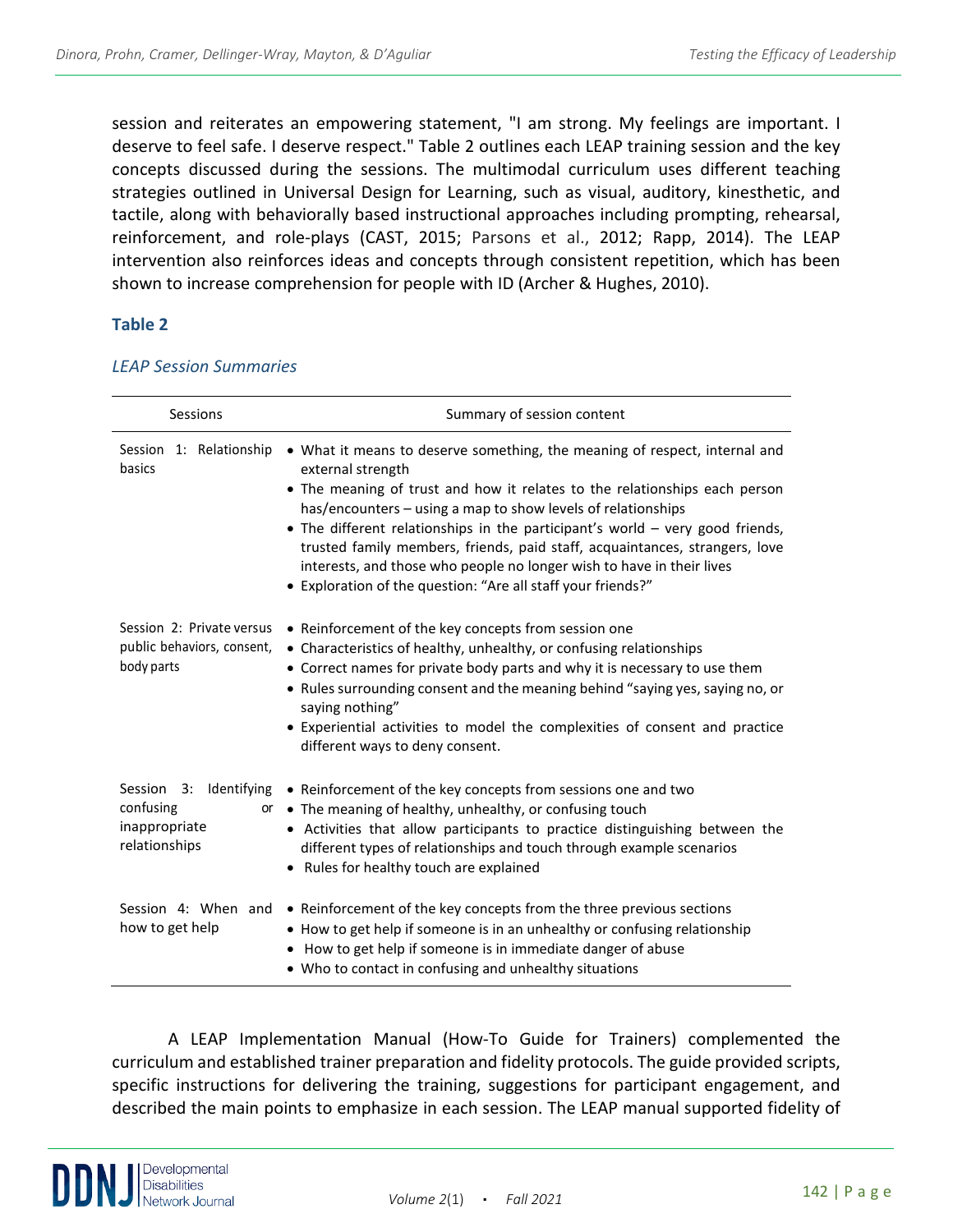implementation across 15 sites and 12 trainers. A unique feature of the LEAP program is a training approach that includes two trainers, one person who has a disability and one who does not. The peer trainer modality is designed to promote positive role models regarding healthy relationships and abuse prevention and answer questions based on lived experience.

As part of their preparation, trainers are instructed by violence prevention experts on how to respond when participants reported that they are or have been victims of abuse. In the development of the curriculum and the training of trainers, it was essential to consult with experts to ensure that appropriate actions were taken in the event of a participant's disclosure of an abusive experience.

## **Measures**

LEAP measures were focused on two areas: (1) developing protocols and monitoring tools to assess trainer fidelity of implementation and (2) evaluating participant outcomes.

## *Implementation Fidelity*

The trainer fidelity of implementation protocol adapted a four-step process developed by Fixsen et al. (2005), which included: (1) identifying the critical components of LEAP; (2) identifying implementation steps and processes that trainers must follow when presenting the curriculum to participants; (3) developing an observational protocol that reflects these instructional steps and processes; and (4) testing and refining the protocol to examine feasibility, usability, and reliability across observers. This process resulted in an implementation fidelity checklist for each LEAP training session completed by a third-party observer trained in LEAP protocols. The checklists included items on room arrangement, time management, co-trainers' use of required facilitation strategies, participant engagement, required content for each session, and a review of the main points of each module. Over four sessions, there were a total of 208 items in the fidelity checklists.

#### *Video Vignette-Based Pre-Post Measures*

Video vignette pre-post measures were developed using a research-based process (see Dinora et al., 2020; Martinez et al., 2014; Oremus et al., 2016; Stacey et al., 2014) and included a hypothetical story for the participants to evaluate. Vignettes were scripted based on the curriculum's core components (see Table 3) and reviewed by disability professionals, violence prevention experts, and a stakeholder advisor group of people with intellectual and physical disabilities. These reviewers considered content validity and sensitivity to uncomfortable subject matter. Three reviewers independently ranked each vignette on level of complexity, so a minimum of two straightforward, moderate, and complex items was included in the final instruments (Dinora et al., 2020).

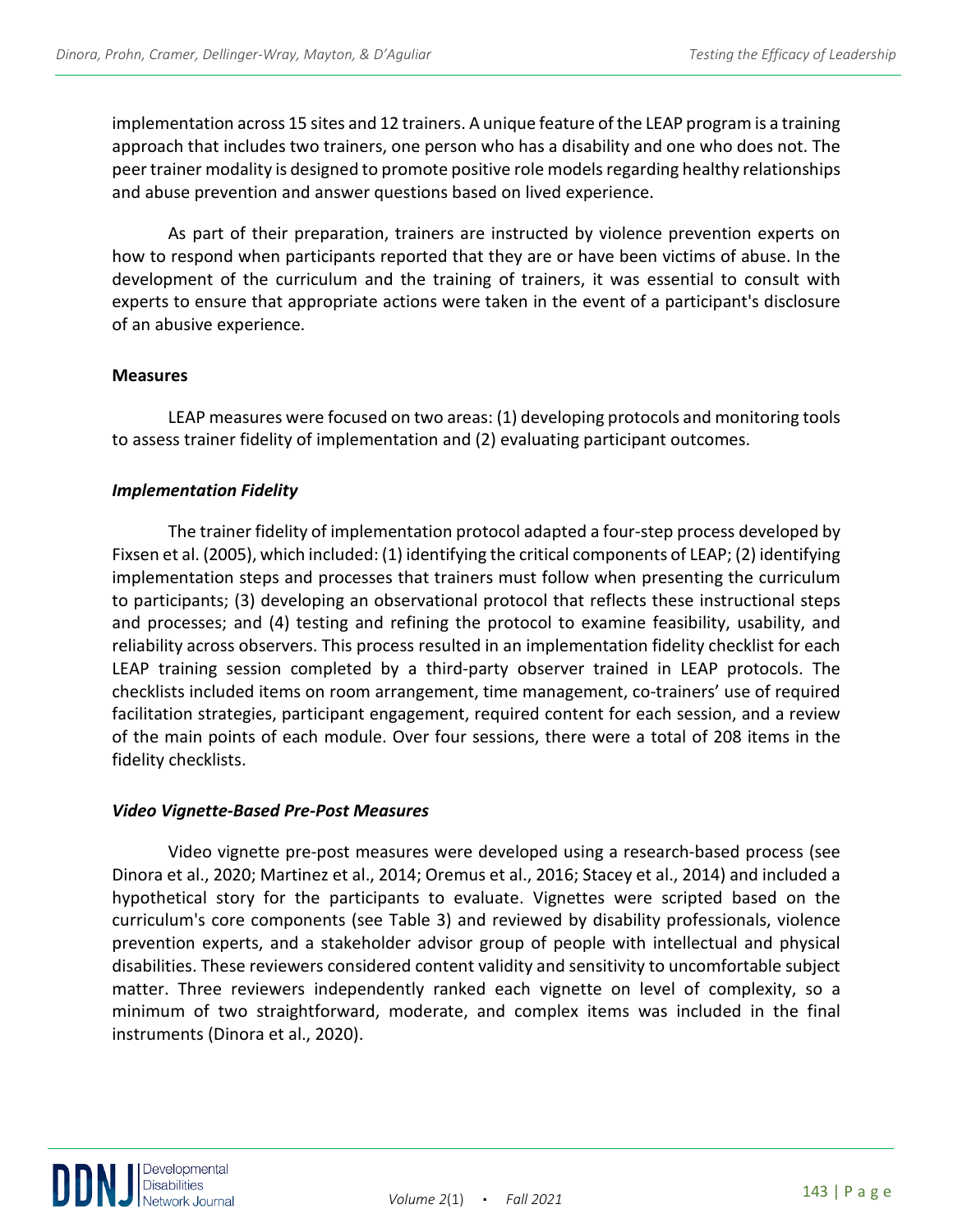### **Table 3**

#### *LEAP Video Vignettes*

| Vignette storyline                                                    | Core concepts (Pre-Post)                                                | Vignette complexity rating |  |
|-----------------------------------------------------------------------|-------------------------------------------------------------------------|----------------------------|--|
| Supervisor yells at an employee.                                      | Trust, respect, boundaries                                              | Easy                       |  |
| Assistant asks permission to help a<br>person with counting money.    | Difference between staff and friends,<br>trust, respect, ask permission | Easy                       |  |
| Van driver sexually assaults person.                                  | Trust, unhealthy touch, ask permission,<br>respect,                     | Medium                     |  |
| Friend betrays trust.                                                 | Trust, respect, boundaries                                              | Medium                     |  |
| Person is denied transportation to<br>physical therapy as punishment. | Trust, respect                                                          | Hard                       |  |
| Staff respectfully supports a person<br>putting away dishes.          | Difference between staff and friends,<br>respect                        | Hard                       |  |

A set of six video vignettes were administered to participants before the first LEAP session (pretest) and immediately after the last session (posttest) to evaluate the comprehension of concepts presented in the four intervention sessions. All vignettes were administered using an iPad, and questions associated with the vignettes were read aloud to participants. Research assistants transcribed the participant responses.

Each assessment measure followed a general structure that included dichotomous *scenario identification* questions (e.g., yes that is right/no that is wrong; yes, it is ok/no, it is not ok). Correct answers were coded as "1" and incorrect responses as "0," and when summed across the six items, yielded total scores ranging from 0-6. Identification questions were followed by open-response *explanation* questions asking participants to describe why they made their response choice. Four of the explanation items were followed by open-ended *resolution* questions asking participants, "What would you do next?" The six explanation items and four resolution items were independently evaluated by three reviewers and rated as 0 "incorrect," 1 for "partial credit," and 2 for "full credit." Each explanation and resolution item yielded a total of 6 possible points. Within each time point, items were summed to create a total score. "Why" explanation response totals ranged from 0-36, and resolution response totals ranged from 0-24. Independent reviewers used a predefined codebook to evaluate participant responses. Codes were developed based on the core components of the LEAP training.

## *LEAP Research Implementation Process*

As highlighted above, this study included two data collection time points: a pretest before the first session and a posttest after the fourth final session. Personal characteristics and demographic information were collected from participating ID provider agencies. Finally, a thirdparty observer completed a trainer implementation fidelity checklist to monitor fidelity to the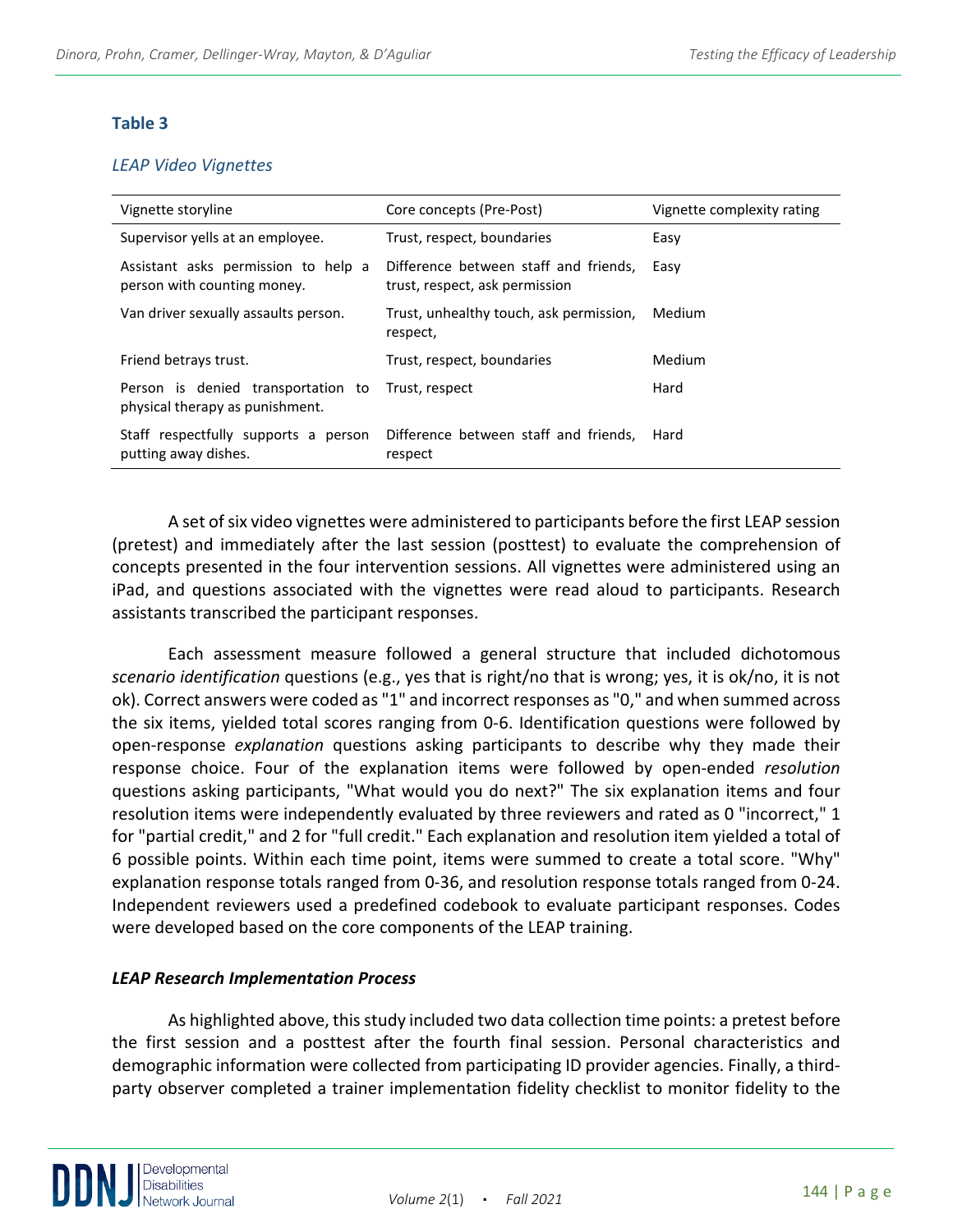trainer implementation guidelines during each training session.

#### **Data Analysis**

#### *Rater Agreement*

At each time point, participant responses to six explanation items and four resolution items were coded by three raters. Fleiss' Kappa was used to measure the strength of agreement among ratings submitted by the three different raters. Kappa ranges from -1 to 1, and larger scores above 0 indicate stronger agreement between raters. Generally, a Kappa score of .80 is considered a threshold for acceptable agreement (Landis & Koch, 1977).

#### *Non-Normal Distributions*

To estimate the effects of the LEAP intervention, we analyzed change between pretest and posttest for scenario identification, explanation, and resolution items. Examination of data before analysis showed that the distribution of dependent variables had skewness and kurtosis that fell within acceptable ranges. However, Q-Q plots indicated that data might have had a nonnormal distribution. Kolmogorov-Smirnov and Shapiro-Wilk tests were significant (*p* < .05) for identification, explanation, and resolution variables at pretest and posttest, which further indicated that distributions significantly differed from distributions normal. Out of caution, nonparametric analyses were selected to show differences between pretest and posttest as well as between independent groups.

#### *Testing Differences Between Pretest and Posttest*

Wilcoxon Signed-Rank tests were used to examine differences in scores between pretest and posttest. The test was the nonparametric alternative to the paired-samples *t* test that ranks positive and negative score differences between time points. An approximation of the normal distribution is used to determine if systematic improvements were made during the intervention, and results were reported using the *z* statistic. Effect sizes were reported using *r*, which we interpret similarly to Cohen's *d*: 0.1 represents a small effect, 0.3 medium, and 0.5 or greater as a large effect (Cohen, 1988). Rather than using means and standard deviations, we reported dispersion using the median and interquartile range. It was expected that correct responses and strength of response explanations would increase significantly at each phase of the project.

#### **Results**

 Identification scores were the sum of items correctly identified as an abusive or exploitative scenario. Internal reliability for the six abuse identification items was poor at pretest  $(\alpha = .15)$  and posttest  $(\alpha = .45)$ . The Wilcoxon signed-rank test showed that pretest and posttest identification scores (*z* = -1.69, *p* > .05) were not statistically different, although scores did improve marginally, medians and results of all Wilcoxon signed-rank tests can be found in Table

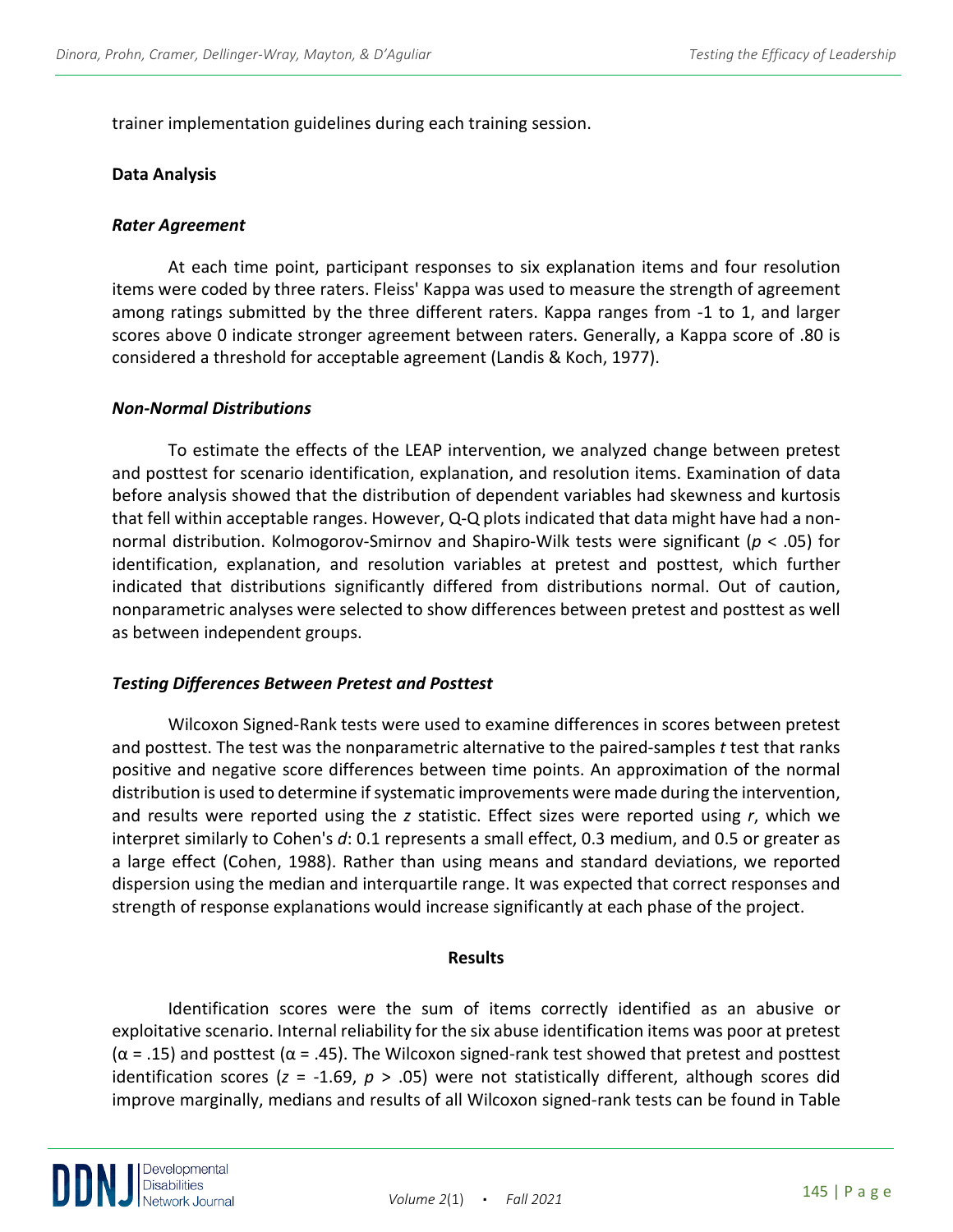4. Overall, changes in response to the intervention were limited. However, results indicated that participants initially possessed moderate awareness of abusive or exploitative situations and that their identification skills can continue to improve, if even slightly, with additional preparation.

## **Table 4**

|                |     |      | Median |      |        |  |
|----------------|-----|------|--------|------|--------|--|
| Variable       | N   | Pre  | IQR    | Post | IQR    |  |
| Identification | 95  | 4    | 4, 5   | 5    | 4, 6   |  |
| Explanation    | 96  | 15.5 | 9, 24  | 21   | 14, 30 |  |
| Resolution     | 107 | 12   | 5, 18  | 15   | 6, 19  |  |

## *Results of Wilcoxon Signed-Ranks Tests*

*Note*. IQR = Interquartile range.

LEAP participants followed vignette identification by explaining why a situation was or was not abusive/exploitative. Unlike identification items, which were either correct or incorrect, three reviewers rated the accuracy of participant explanations. Fleiss' Kappa was .99 and .98 at pretest and posttest, respectively, indicating strong agreement between raters at all time points.

Explanation ratings were totaled and analyzed. Test results showed that posttest scores were greater than pretests (*z* = -5.04, *p* < .001), indicating that after the LEAP participants more accurately described why situations were abusive/exploitative. The effect of these results fell in the medium-to-large range.

After explaining their rationale for identifying situations as abusive/exploitative, participants were asked to state resolutions (i.e., actions) that could be taken to address problem situations actively. Again, three raters assessed responses and determined whether no credit, partial credit, or full credit should be given for each resolution offered by participants. Strong rater agreement was found for each time point, .97 and .98, respectively. Results of the Wilcoxon test indicated that participants got better at detailing resolutions to abusive/exploitative situations after the LEAP training compared to before the training (*z* = -2.19, *p* < .01). The effect was small to medium.

Last, the average trainer implementation fidelity score was 97% across 15 sites and 12 trainers.

## **Discussion**

As abuse awareness, prevention, and intervention programs for people with ID continue to be developed, there is a need for rigorous research that demonstrates measurable and meaningful outcomes for participants (R. B. Hughes et al., 2020; Mikton et al., 2014). This efficacy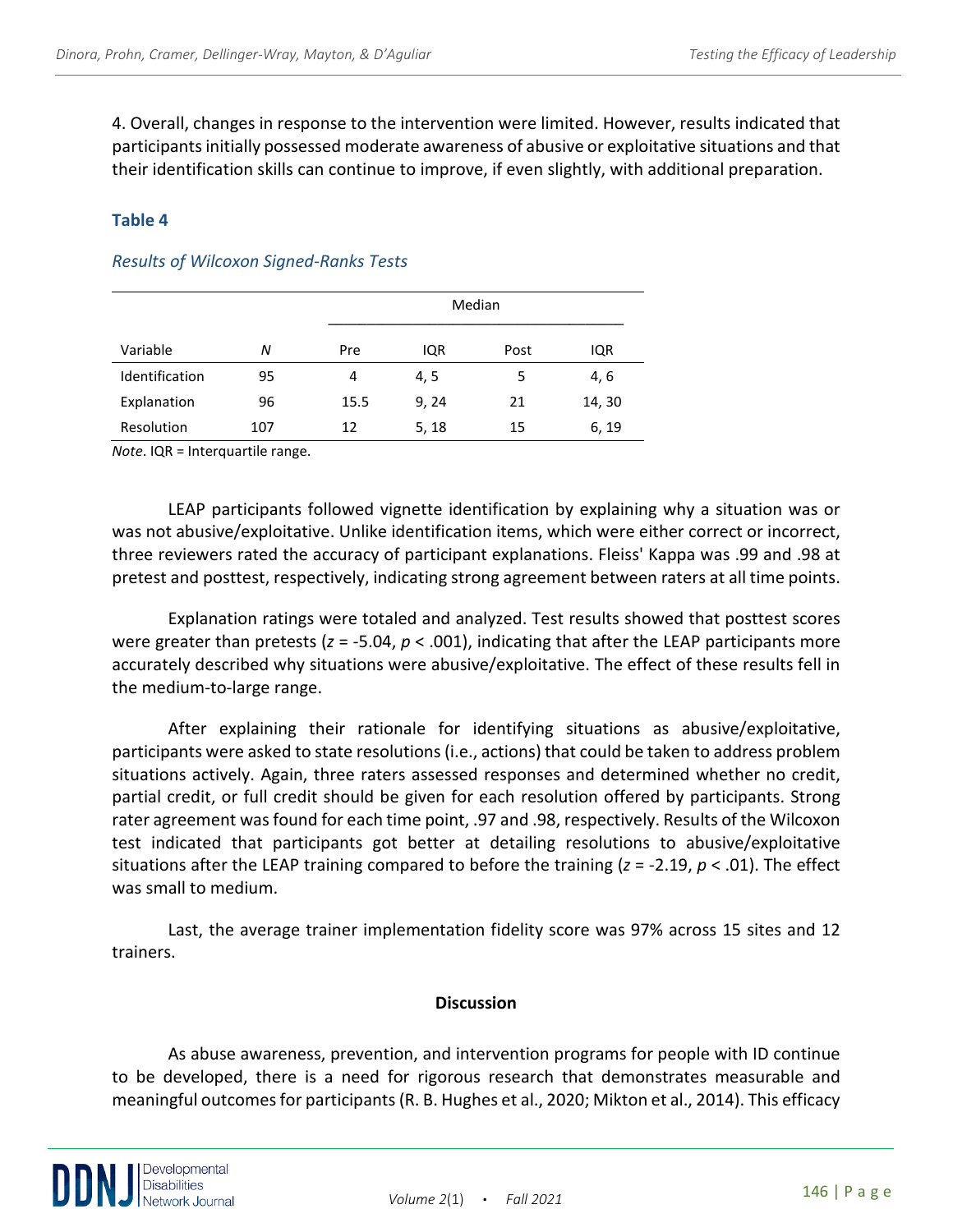study responds to this need and addresses additional gaps in the abuse prevention literature. For example, LEAP staff intentionally recruited both men and women participants and people with more significant levels of ID participated with greater frequency than in prior studies.

 The LEAP theory of change was premised on the idea that gains in knowledge would lead to changes in behavior or action. Consistent with social cognitive theory, LEAP developers hypothesized that, through the role-playing, repetition, and reinforcement that was built into the intervention, people with ID would acquire skills and perform new behaviors. These behaviors would then influence participants' actions. The expectation was that if people with ID participated in instruction and role-playing about the differences between healthy and unhealthy relationships, how unhealthy relationships can lead to being targeted for abuse, and what to do if, in an unhealthy relationship, they would have the tools to protect themselves. As demonstrated in both the pre and posttest scores, this theory of change was confirmed in the research findings. After the intervention, people with ID improved their ability to report and contrast healthy and unhealthy relationships and better understood what to do if in an unhealthy relationship.

An important finding from the LEAP study (see Hickson et al., 2015 and R. B. Hughes et al., 2020) is that through the intervention, participants were better able to describe differences between healthy and unhealthy relationships as well as state appropriate actions to take if experiencing abuse. Immediately following the intervention, participants could use language presented in training to describe unhealthy and healthy scenarios more accurately and report what to do next if in a compromising situation. These are critical skills for addressing potential abusive situations.

 There are several specific ways in which the LEAP research expanded the current ID abuse prevention literature. As recommended in best practice, rigorous implementation fidelity protocols were put into effect to ensure adherence and competence in carrying out the LEAP intervention across sites and trainers (Breitenstein et al., 2010). LEAP trainer implementation fidelity was very high. While some studies included elements of implementation fidelity as part of their research with mixed results (Hickson et al., 2015), others did not describe how they evaluated fidelity in their research design (R. B. Hughes et al., 2020). Understanding the effectiveness of any intervention is contingent on the accurate description, measurement, and implementation of the intervention (Bellg et al., 2004).

## **Limitations**

Although efficacy results for the LEAP intervention were promising, there are several noted limitations in this research. First, although the level of ID provided some descriptive information on program participants and was used to examine differences in LEAP outcomes, the level of support need is considered central to classification, service delivery, and understanding disability (Arnold et al., 2014). In further research, we will seek to collect data on adaptive behaviors and the level of support need for participants.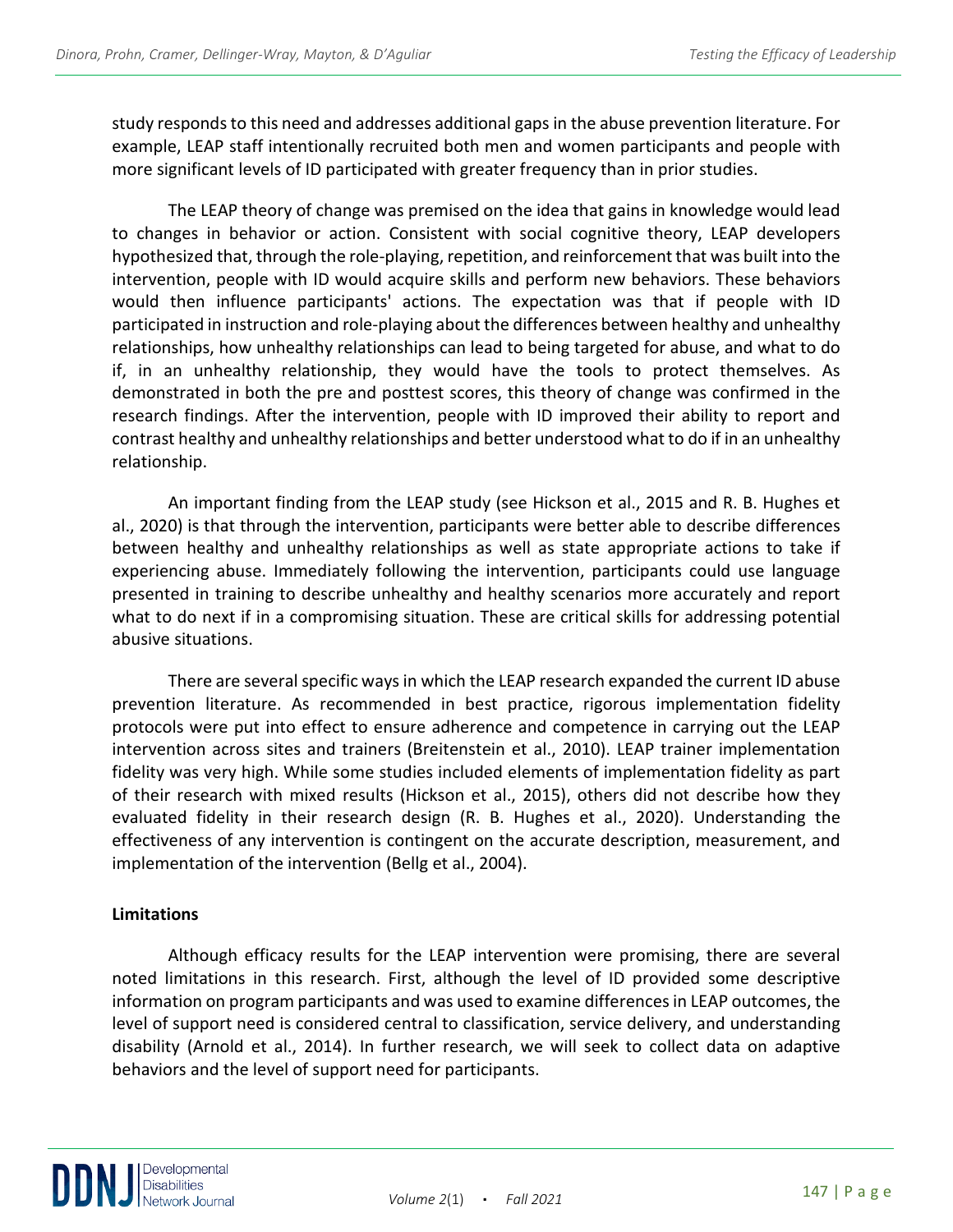When testing the intervention, we did not include a control group. A randomized study with a control group would help to improve our ability to minimize bias and use the most rigorous tools to assess cause-effect relationships between LEAP and participant outcomes (Hariton & Locascio, 2018). Additionally, measurement was a significant challenge for this study. Because many research participants did not read and did not feel comfortable with traditional paper-andpencil "testing," the measurement tool was adapted to a more accessible, visually based format. While we conducted extensive pilot testing, this type of measurement is relatively novel. Further testing is needed to establish the reliability of our vignette tools.

Data were non-normally distributed for all measures at all time points, which required the use of nonparametric analyses; however, parametric measures may have provided better insight into differences in the rate of change for those with different levels of ID. Our analyses used different tests to examine the same outcome variables increasing the likelihood of alpha inflation.

The identification items, which had poor internal reliability at pretest and posttest, were developed to measure a unidimensional abuse identification construct. The LEAP curriculum and video vignettes used for assessment explored diverse facets of abuse and exploitation, and poor internal reliability may indicate that items represent more than one underlying abuse and exploitation identification construct. We will continue to refine identification items and test the validity of these items and scales so that we can better discriminate differences in how people identify scenarios based on a variety of personal or contextual information.

## **Implications**

People with ID are often targeted for abuse, neglect, and exploitation. The field must continue to research and systematically evaluate abuse prevention interventions to address this risk. The LEAP intervention was developed to provide people with ID with an understanding of the differences between healthy and unhealthy relationships and skills to protect themselves. Because outcomes from the training proved very promising, the scale-up of research-based interventions like LEAP appears to be a concrete step forward to confront these challenges to the safety of people with ID.

Progress is being made in building evidence-based strategies; however, we must also continue to refine our measurement tools and processes to meet the needs of people with ID a heterogeneous and complex population. Finally, for training interventions, in particular, program developers should also consider incorporating measures of implementation fidelity as part of their evaluation strategy. This will improve confidence in attributing participant outcomes to the intervention. Professionals in the field must continue to work in partnership with people with disabilities, families, providers, and other stakeholders to support a culture of prevention. This will help to ensure that skills and tools presented to people with ID in training interventions can be reinforced throughout their everyday life.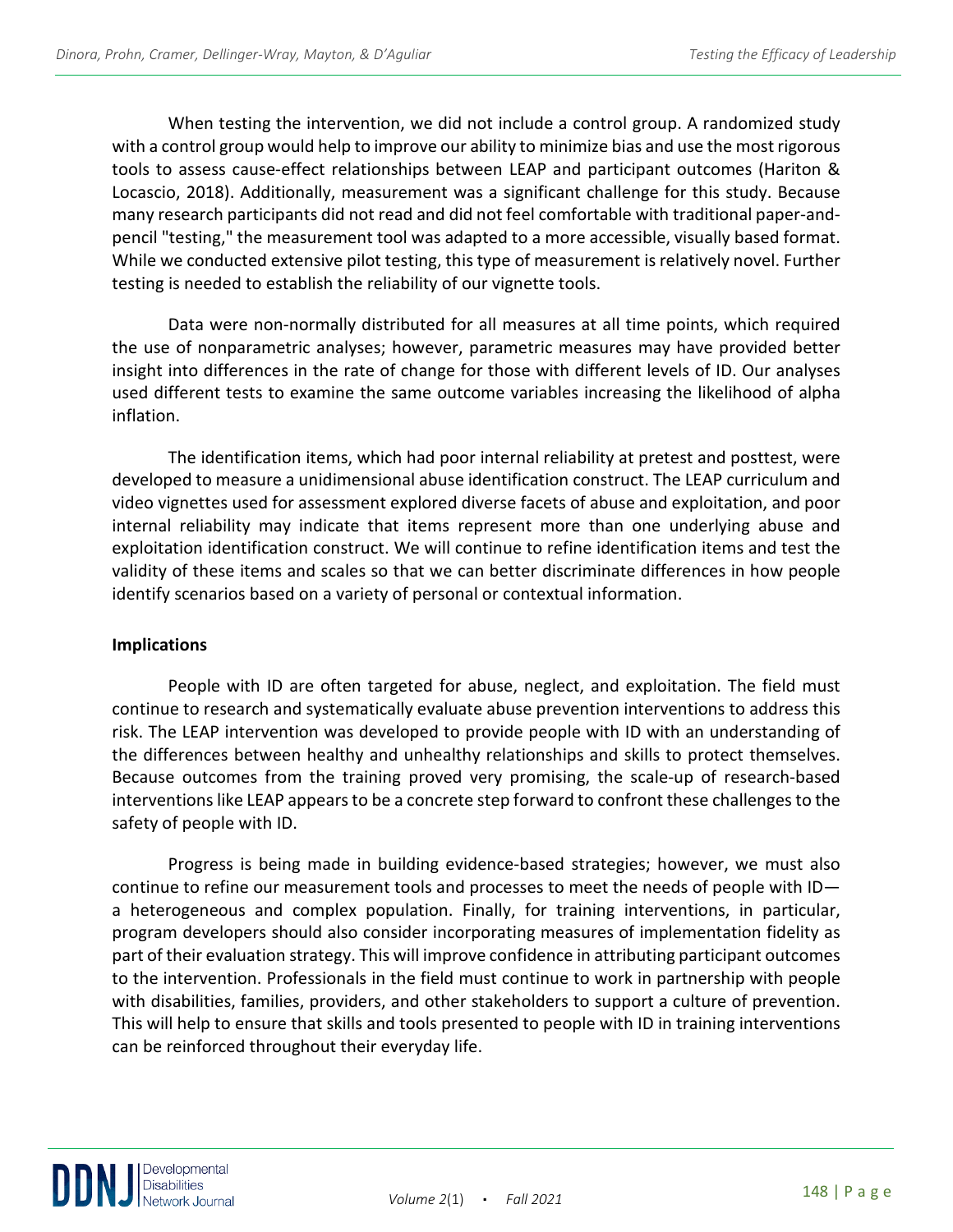#### **References**

- Araten-Bergman, T., & Bigby, C. (2020). Violence prevention strategies for people with intellectual disabilities: A scoping review. *Australian Social Work*, 1–16. [https://doi.org/10.1080/](https://doi.org/10.1080/%200312407X.2020.1777315)  [0312407X.2020.1777315](https://doi.org/10.1080/%200312407X.2020.1777315)
- Archer, A. L., & Hughes, C. (2010). *Explicit instruction: Effective and efficient teaching.* Guilford Press.
- Arnold, S. R., Riches, V. C., & Stancliffe, R. J. (2014). I-CAN: The classification and prediction of support needs. *Journal of Applied Research in Intellectual Disabilities*, *27*(2), 97-111. [https://doi.org/](https://doi.org/%2010.1111/jar.12055)  [10.1111/jar.12055](https://doi.org/%2010.1111/jar.12055)
- Bandura, A. (1986). *Social foundations of thought and action: A social cognitive theory*. Prentice-Hall.
- Bandura, A. (1997). *Self-efficacy: The exercise of control*. Worth Publisher.
- Beadle-Brown, J., Mansell, J., Cambridge, P., Milne, A., & Whelton, B. (2010). Adult protection of people with intellectual disabilities: Incidence, nature and responses. *Journal of Applied Research in Intellectual Disabilities, 23*(6), 573-584[. https://doi.org/10.1111/j.1468-3148.2010.00561.x](https://doi.org/10.1111/j.1468-3148.2010.00561.x)
- Bellg, A. J., Borrelli, B., Resnick, B., Hecht, J., Minicucci, D. S., Ory, M., Ogedegbe, G., Orwig, D., Ernst, D., Czajkowski, S., & Treatment Fidelity Workgroup of the NIH Behavior Change Consortium. (2004). Enhancing treatment fidelity in health behavior change studies: Best practices and recommendations from the NIH behavior change consortium. *Health Psychology*, 23, 443-451. <https://doi.org/10.1037/0278-6133.23.5.443>
- Bowen, E., & Swift, C. (2019). The prevalence and correlates of partner violence used and experienced by adults with intellectual disabilities: A systematic review and call to action. *Trauma, Violence, and Abuse, 20*, 693-705.<https://doi.org/10.1177/1524838017728707>
- Breitenstein, S. M., Gross, D., Garvey, C. A., Hill, C., Fogg, L., & Resnick, B. (2010). Implementation fidelity in community-based interventions. *Research in Nursing & Health*, 33(2), 164-173. <https://doi.org/10.1002/nur.20373>
- Byrne, G. (2018). Prevalence and psychological sequelae of sexual abuse among individuals with an intellectual disability: A review of the recent literature. *Journal of Intellectual Disabilities, 22*(3), 294-310.<https://doi.org/10.1177/1744629517698844>
- CAST. (2018). *Universal design for learning guidelines version 2.2*[. http://udlguidelines.cast.org](http://udlguidelines.cast.org/)
- Catani, C., & Sossalla I. M. (2015). Child abuse predicts adult PTSD symptoms among individuals diagnosed with intellectual disabilities. *Frontiers in Psychology, 6*(1600), 1-11. [https://doi.org/10.3389/](https://doi.org/10.3389/%20fpsyg.2015.01600)  [fpsyg.2015.01600](https://doi.org/10.3389/%20fpsyg.2015.01600)
- Centers for Disease Control and Prevention. (2018, May 10). Domestic violence prevention enhancement and leadership through alliances (DELTA).<http://www.cdc.gov/violenceprevention/delta/>
- Cohen, J. (1988). *Statistical power analysis for the behavioral sciences* (2<sup>nd</sup> ed.). Lawrence Erlbaum Associates.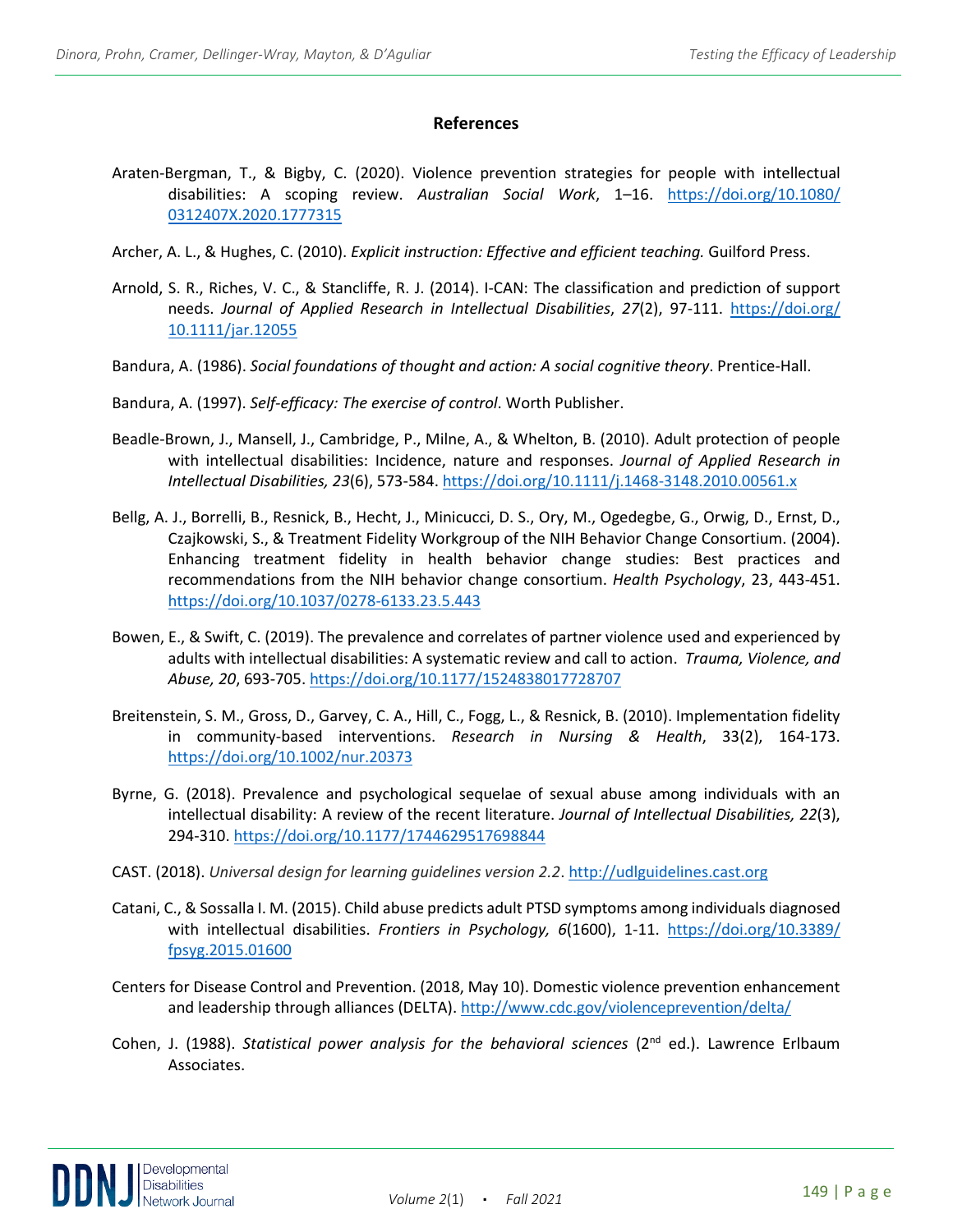- Curtiss, S. L., & Kammes, R. (2020). Understanding the risk of sexual abuse for adults with intellectual and developmental disabilities from an ecological framework. *Journal of Policy and Practice in Intellectual Disabilities, 17*(1), 13-20.<https://doi.org/10.1111/jppi.12318>
- Dinora, P., Schoeneman, A., Dellinger-Wray, M., Cramer, E. P., Brandt, J., & D'Aguilar, A. (2020). Using video vignettes in research and program evaluation for people with intellectual and developmental disabilities: A case study of the Leadership for Empowerment and Abuse Prevention (LEAP) project. *Evaluation and Program Planning*, *79,* 101774. [https://doi.org/](https://doi.org/%2010.1016/j.evalprogplan.2019.101774)  [10.1016/j.evalprogplan.2019.101774](https://doi.org/%2010.1016/j.evalprogplan.2019.101774)
- Doughty, A., & Kane, L. (2010). Teaching abuse-protection skills to people with intellectual disabilities: A review of the literature. *Research in Developmental Disabilities, 31,* 331-337. [https://doi.org/](https://doi.org/%2010.1016/j.ridd.2009.12.007)  [10.1016/j.ridd.2009.12.007](https://doi.org/%2010.1016/j.ridd.2009.12.007)
- Dryden, E. M., Desmarais, J., & Arsenault, L. (2017). Effectiveness of IMPACT: Ability to improve safety and self-advocacy skills in students with disabilities-follow-up study. *Journal of School Health, 87*(2), 83-89.<https://doi.org/10.1111/josh.12474>
- Eastgate, G., Van Driel, M. L., Lennox, N. G., & Scheermeyer, E. (2011). Women with intellectual disabilities: A study of sexuality, sexual abuse and protection skills. *Australian Family Physician*, *40*(4), 226–230.
- Fisher, M. H., Corr, C., & Morin, L. (2016). Victimization of individuals with intellectual and developmental disabilities across the lifespan. In R. M. Hodapp & D. J. Fidler (Eds.), *International review of research in developmental disabilities* (Vol. 51, pp. 233-280). Academic Press. [https://doi.org/](https://doi.org/%2010.1016/bs.irrdd.2016.08.001)  [10.1016/bs.irrdd.2016.08.001](https://doi.org/%2010.1016/bs.irrdd.2016.08.001)
- Fixsen, D. L., Naoom, S. F., Blase, K. A., Friedman, R. M., & Wallace, F. (2005). *Implementation research: A synthesis of the literature*. National Implementation Research Network[. https://nirn.fpg.unc.edu/](https://nirn.fpg.unc.edu/%20sites/nirn.fpg.unc.edu/files/resources/NIRN-MonographFull-01-2005.pdf) [sites/nirn.fpg.unc.edu/files/resources/NIRN-MonographFull-01-2005.pdf](https://nirn.fpg.unc.edu/%20sites/nirn.fpg.unc.edu/files/resources/NIRN-MonographFull-01-2005.pdf)
- Foshee, V. A., Bauman, K. E., Ennett, S. T., Linder, G. F., Benefield, T., & Suchindran, C. (2004). Assessing the long-term effects of the Safe Dates program and a booster in preventing and reducing adolescent dating violence victimization and perpetration. *American Journal of Public Health, 94*(4), 619-624[. https://doi.org/10.2105/AJPH.94.4.619](https://doi.org/10.2105/AJPH.94.4.619)
- Hariton, E., & Locascio, J. J. (2018). Randomised controlled trials—the gold standard for effectiveness research. *BJOG: An International Journal of Obstetrics and Gynaecology*, *125*(13), 1716. <https://doi-org.proxy.library.vcu.edu/10.1111/1471-0528.15199>
- Harrell, E. (2012, December). *Crime against persons with disabilities, 2009-2011- Statistical tables* (NCJ 240299). U.S. Department of Justice, Office of Justice Programs, Bureau of Justice Statistics. <https://www.bjs.gov/content/pub/pdf/capd0911st.pdf>
- Harrell, E. (2017, July). *Crime against persons with disabilities, 2009-2015 - Statistical table*s (NCJ 250632). U.S. Department of Justice, Office of Justice Programs, Bureau of Justice Statistics. <https://www.bjs.gov/content/pub/pdf/capd0915st.pdf>
- Hickson, L., & Khemka, I. (2016). Prevention of maltreatment of adults with IDD: Current status and new directions. In J. R. Lutzker, K. Guastaferro & M. L. Benka-Coker (Eds.), *Maltreatment of people with intellectual and developmental disabilities*(pp. 233-262). American Association on Intellectual and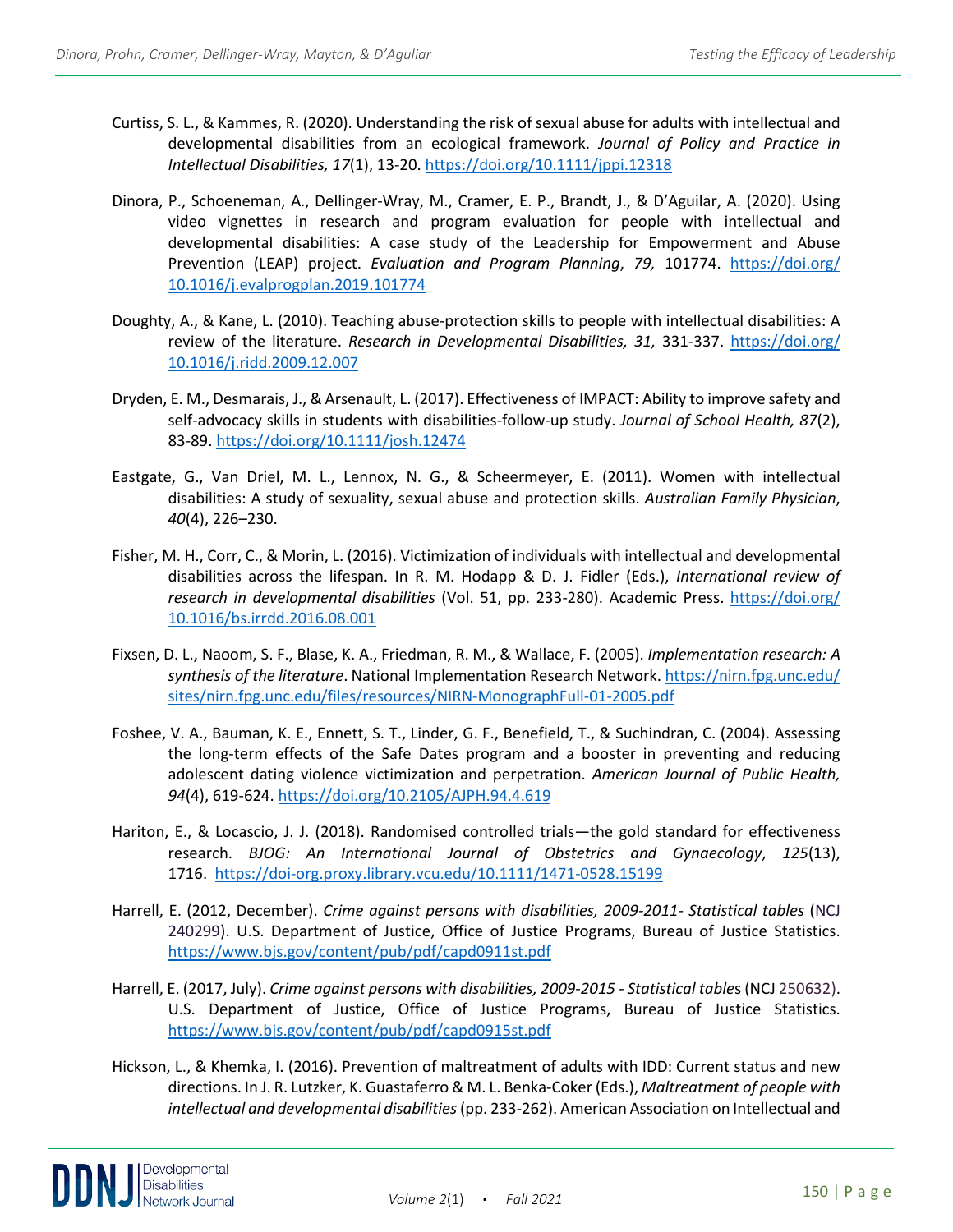Developmental Disabilities.

- Hickson, L., Khemka, I., Golden, H., & Chatzistyli, A. (2015). Randomized controlled trial to evaluate an abuse prevention curriculum for women and men with intellectual and developmental disabilities. *American Journal on Intellectual and Developmental Disabilities, 120*(6), 490-503[. https://doi.org/](https://doi.org/%2010.1352/1944-7558-120.6.490)  [10.1352/1944-7558-120.6.490](https://doi.org/%2010.1352/1944-7558-120.6.490)
- Hughes, K., Bellis, M. A., Jones, L., Wood, S., Bates, G., Eckley, L., McCoy, E., Mikton, C., Shakespeare, T., & Officer, A. (2012). Prevalence and risk of violence against adults with disabilities: A systematic review and meta-analysis of observational studies. *The Lancet, 379*(9826), 1621-1629[.](https://doi.org/10.1016/S0140-6736(11)61851-5) [https://doi.org/10.1016/S0140-6736\(11\)61851-5](https://doi.org/10.1016/S0140-6736(11)61851-5)
- Hughes, R. B., Robinson-Whelen, S., Davis, L. A., Meadours, J., Kincaid, O., Howard, L., Millin, M., Schwartz, M., McDonald, K. E., & Safety Project Consortium. (2020). Evaluation of a safety awareness group program for adults with intellectual disability. *American Journal on Intellectual and Developmental Disabilities*, *125*(4), 304-317[. https://doi.org/10.1352/1944-7558-125.4.304](https://doi.org/10.1352/1944-7558-125.4.304)
- Kidney, C. A., & McDonald, K. E. (2014). A toolkit for accessible and respectful engagement in research. *Disability & Society*, *29*(7), 1013-1030. <https://doi.org/10.1080/09687599.2014.902357>
- Landis, J. R., & Koch, G. G. (1977). The measurement of observer agreement for categorical data. *Biometrics*, *33*(1), 159-174.<https://doi.org/10.2307/2529310>
- Lund, E. M. (2011). Community-based services and interventions for adults with disabilities who have experienced interpersonal violence: A review of the literature. *Trauma, Violence, & Abuse, 12*(4), 171-182.<https://doi.org/10.1177/1524838011416377>
- O'Malley, G., Irwin, L., & Guerin, S. (2020). Supporting people with intellectual disability who have experienced abuse: Clinical psychologists' perspectives. *Journal of Policy and Practice in Intellectual Disabilities*, *17*(1), 59-69.<https://doi-org.proxy.library.vcu.edu/10.1111/bld.12259>
- Martinez, V., Attal, N., Vanzo, B., Vicaut, E., Gautier, J. M., Bouhassira, D., & Lantéri-Minet, M. (2014). Adherence of French GPs to chronic neuropathic pain clinical guidelines: Results of a crosssectional, randomized, "e" case-vignette survey. *PLoS ONE, 9*(4), 1-11. [https://doi.org/10.1371/](https://doi.org/10.1371/%20journal.pone.0093855)  [journal.pone.0093855](https://doi.org/10.1371/%20journal.pone.0093855)
- Mikton, C., Maguire, H., & Shakespeare, T. (2014). A systematic review of the effectiveness of interventions to prevent and respond to violence against persons with disabilities. *Journal of Interpersonal Violence, 29*(17), 3207-3226[. https://doi.org/10.1177/0886260514534530](https://doi.org/10.1177/0886260514534530)
- National Child Traumatic Stress Network (NCTSN). (2016). *The road to recovery: Supporting children with intellectual and developmental disabilities who have experienced trauma.* Los Angeles, CA: Learning Center for Child and Adolescent Trauma.
- Office of Justice Programs. (2018). Crimes against people with disabilities. U.S. Department of Justice, Office for Victims of Crime. [https://ovc.ojp.gov/sites/g/files/xyckuh226/files/ncvrw2018/](https://ovc.ojp.gov/sites/g/files/xyckuh226/files/ncvrw2018/%20info_flyers/fact_sheets/2018NCVRW_VictimsWithDisabilities_508_QC.pdf)  [info\\_flyers/fact\\_sheets/2018NCVRW\\_VictimsWithDisabilities\\_508\\_QC.pdf](https://ovc.ojp.gov/sites/g/files/xyckuh226/files/ncvrw2018/%20info_flyers/fact_sheets/2018NCVRW_VictimsWithDisabilities_508_QC.pdf)
- Oremus, M., Xie, F., & Gaebel, K. (2016). Development of clinical vignettes to describe Alzheimer's Disease health states: A qualitative study. *PLoSONE, 11*(9), 1-15. [https://doi.org/10.1371/](https://doi.org/10.1371/%20journal.pone.0162422)  [journal.pone.0162422](https://doi.org/10.1371/%20journal.pone.0162422)